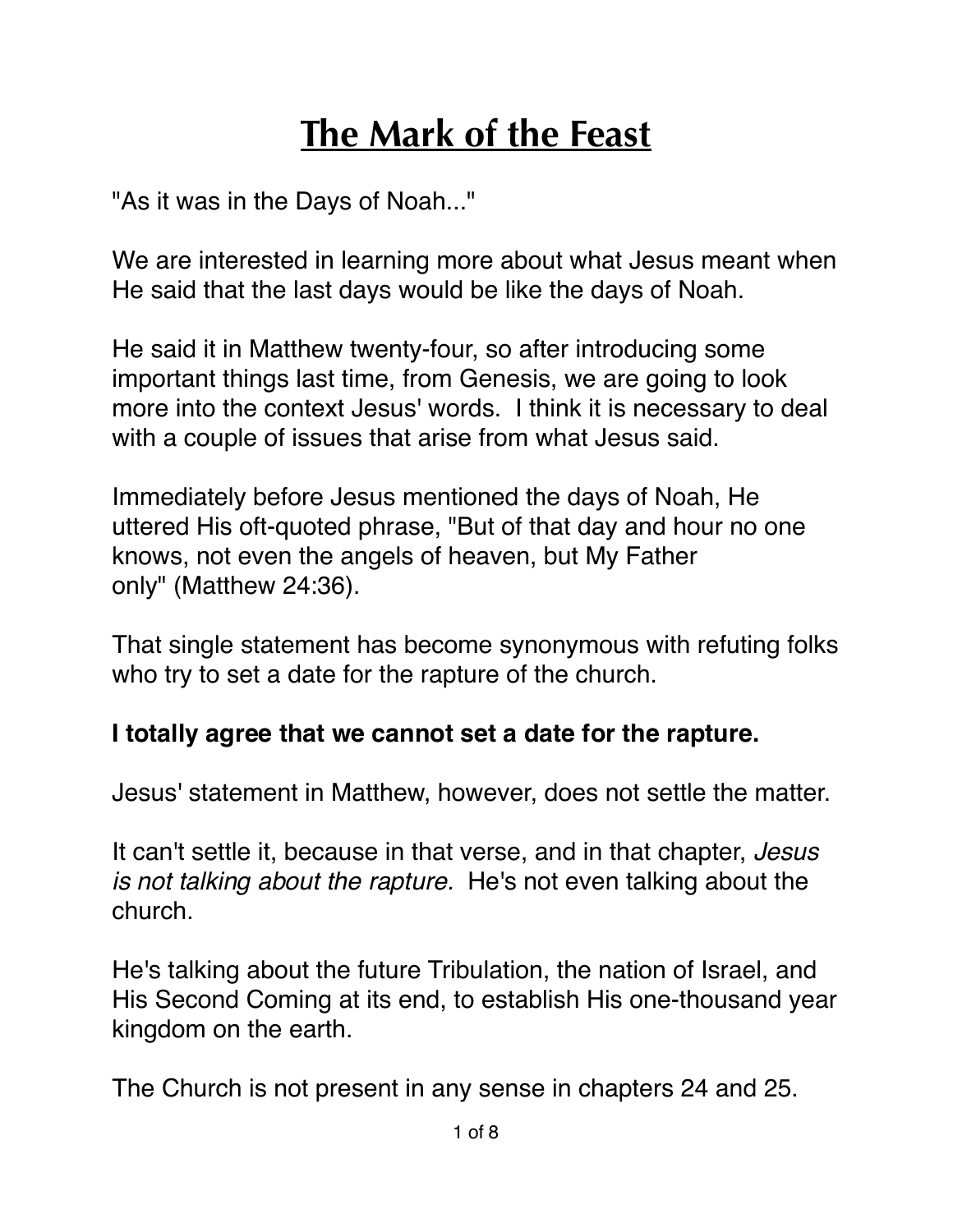The disciples' questions related to Jerusalem, Israel, and the Lord's Second Coming in glory to establish His kingdom. It skips over the Church Age in which we are living.

I don't want to read it all, but if you will simply scan the preceding verses, starting with verse fifteen, you can't miss the fact Jesus is talking to Jews in the Tribulation:

- He mentions "the abomination of desolation spoken of by Daniel." That is a well-known event that takes place at the very mid-point of the Tribulation. The rapture precedes it by at least three and one-half years.
- All the geography of the passage is in the Promised Land.
- The people He is addressing are Jewish Sabbath keepers.
- He indicates it will be the greatest tribulation ever to come upon the earth, and therefore it will be the final one - the Great Tribulation that He ends at His Second Coming.
- The heavenly bodies will be darkened and shaken in an atmospheric cataclysm.
- At its end, its survivors will be gathered by angels from all over the earth for a judgment.

By the time you get to "no man knows the day or the hour," it's clear Jesus means His Second Coming.

That suggests another fun question. The Second Coming is at the end of the seven-year Tribulation. Since men on the earth can know exactly when the Tribulation starts, and it's precise midpoint, how is it no man knows the exact day or hour?

• The Tribulation will start when a world leader signs a treaty with Israel guaranteeing her peace and safety. He's the antichrist.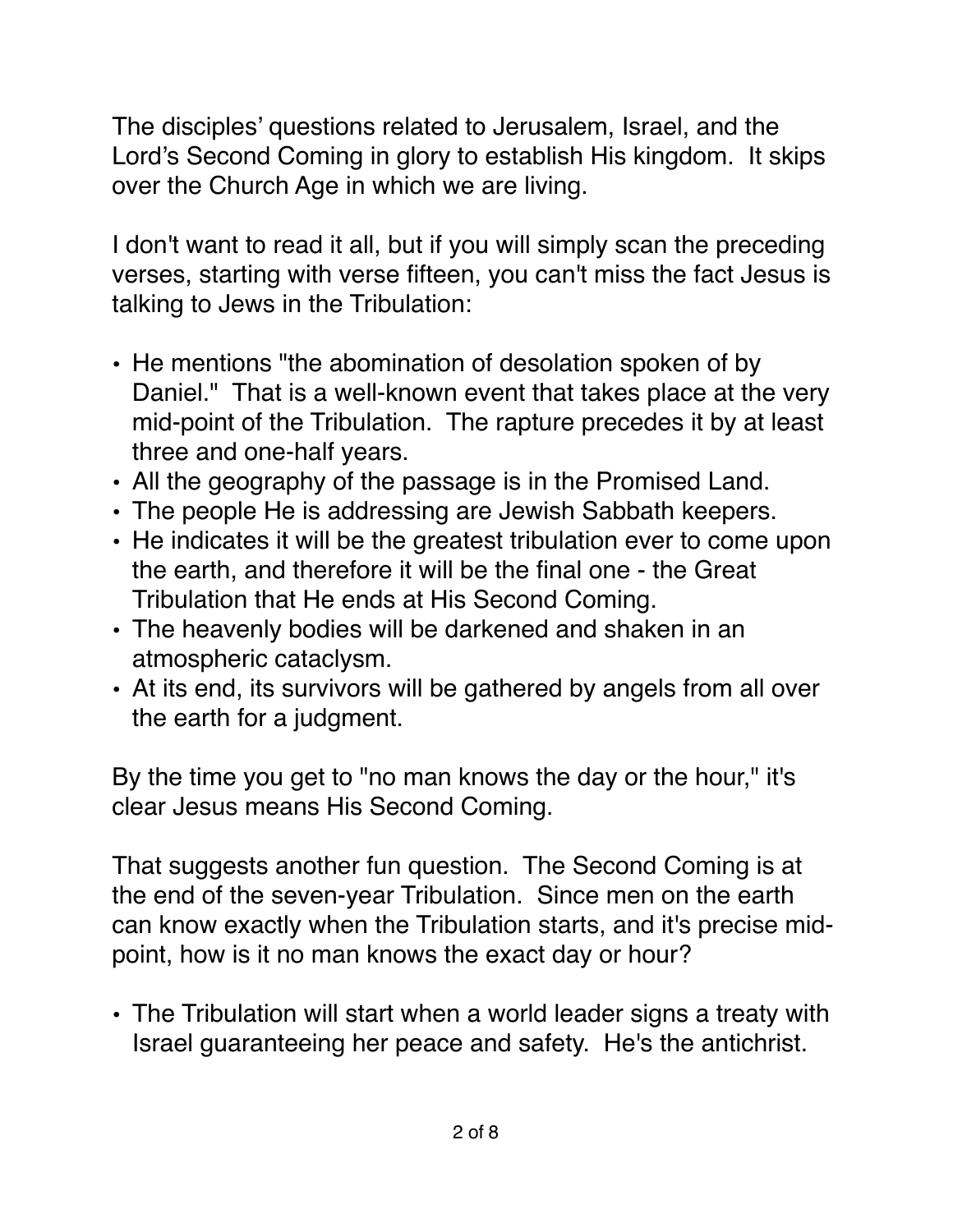• As I mentioned, the abomination of desolation occurs at the exact middle of the seven years, when the antichrist defiles the rebuilt Temple.

So why won't men know the day or the hour?

For one thing, by Tribulations end, the earth and the heavens have gone through terrible changes. It may be that men will not be able to tell time at all.

But why won't Jesus know?

I consulted a few Hebrew sources, about what Jesus said, and what I discovered is fascinating. I put it out there for your consideration.

There is a first century Jewish idiom that will shed much light on what Yeshua (Jesus) was saying to His followers 2000-years-ago, and to us today.

The Hebrew calendar is based upon the lunar cycle and consists of twelve 30-day months; with the month officially beginning with the sighting of the first sliver of the new moon.

All Jewish holidays always fall on the full moon of the month **except one.** Rosh HaShanah, also known as the Feast of Trumpets, is the only holiday that occurs on the first of the month, during the month of Tishri.

Before science understood the cycles of the planets and the solar system, the Jews knew that there was a two-day window for the sighting of the new moon. The new month could not officially begin until two witnesses reported to the High Priest that they had seen the sliver of the new moon.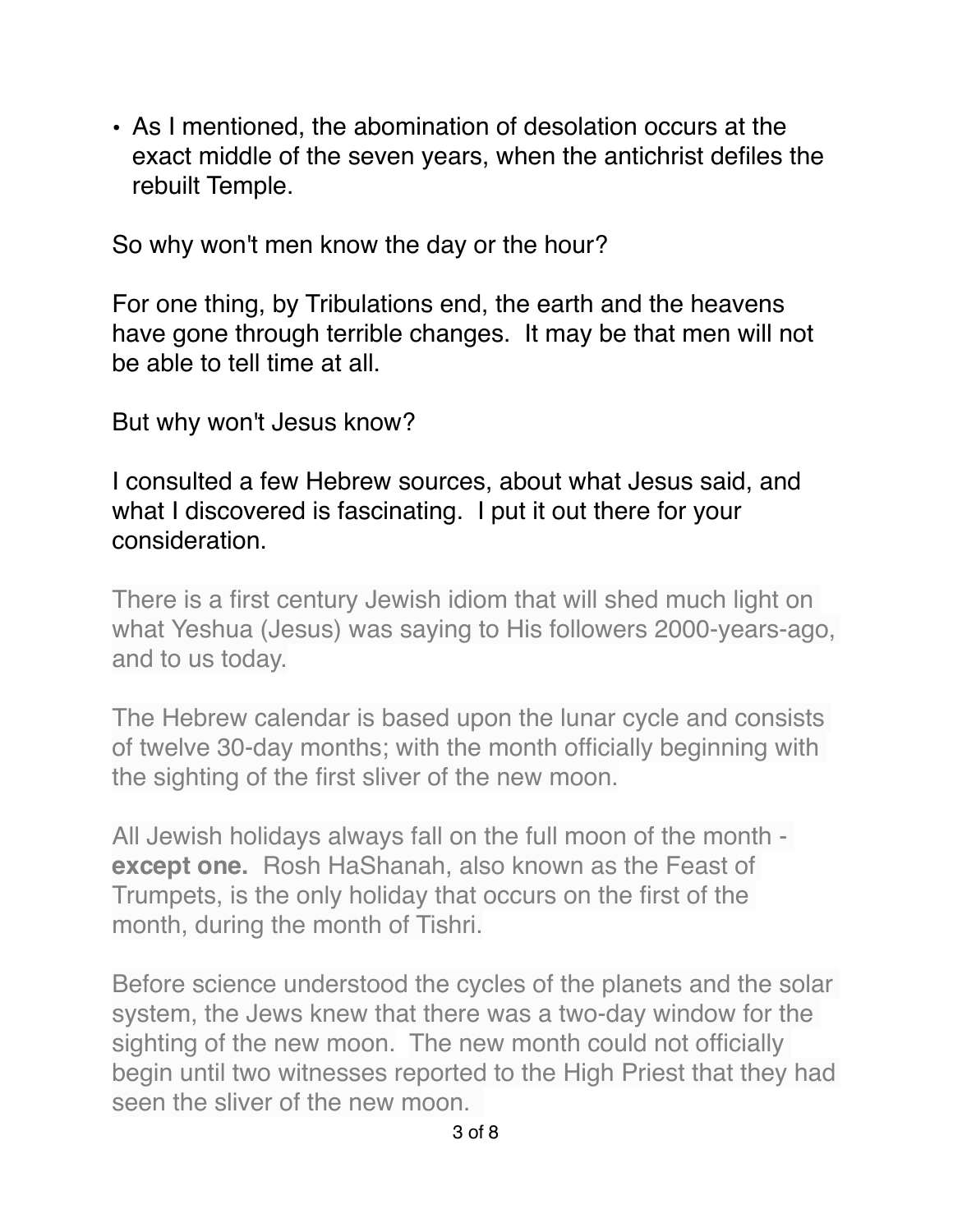Once the first two sightings were confirmed, the priests would sound the shofar to declare the start of Rosh HaShanah.

Until these two witnesses came forth, the response from the priests would always be "no one knows the day or the hour" of when the holiday would begin. Thus the words of Jesus become significant here with this understanding.

Yeshua was saying that He would come at Rosh HaShanah. His disciples would have understood immediately what He meant. But the meaning has been lost over the centuries as the Scriptures have been separated further and further from its Hebrew roots.

The Hebrew sources are claiming that "no man knows the day or the hour" was an idiomatic phrase specifically related to the Feast of Trumpets, and that Jesus was indicating He'd return in His Second Coming on that Feast.

We know that Jesus, in His first coming, fulfilled the four Jewish spring feasts, and that He did it on the exact days of those feasts. He sacrificed Himself on the Feast of Passover, was buried on the Feast of Unleavened Bread, was resurrected on the Feast of First Fruits, and He sent the Holy Spirit on the Feast of Weeks (Pentecost).

The practices of each of these spring feasts clearly depict the death and resurrection of Jesus:

- 1. Jesus is the Passover Lamb of God. "Behold, the Lamb of God who takes away the sin of the world!" (John 1:29).
- 2. Jesus is the Unleavened Bread of Life. "I am the living bread that came down out of heaven; if anyone eats of this bread,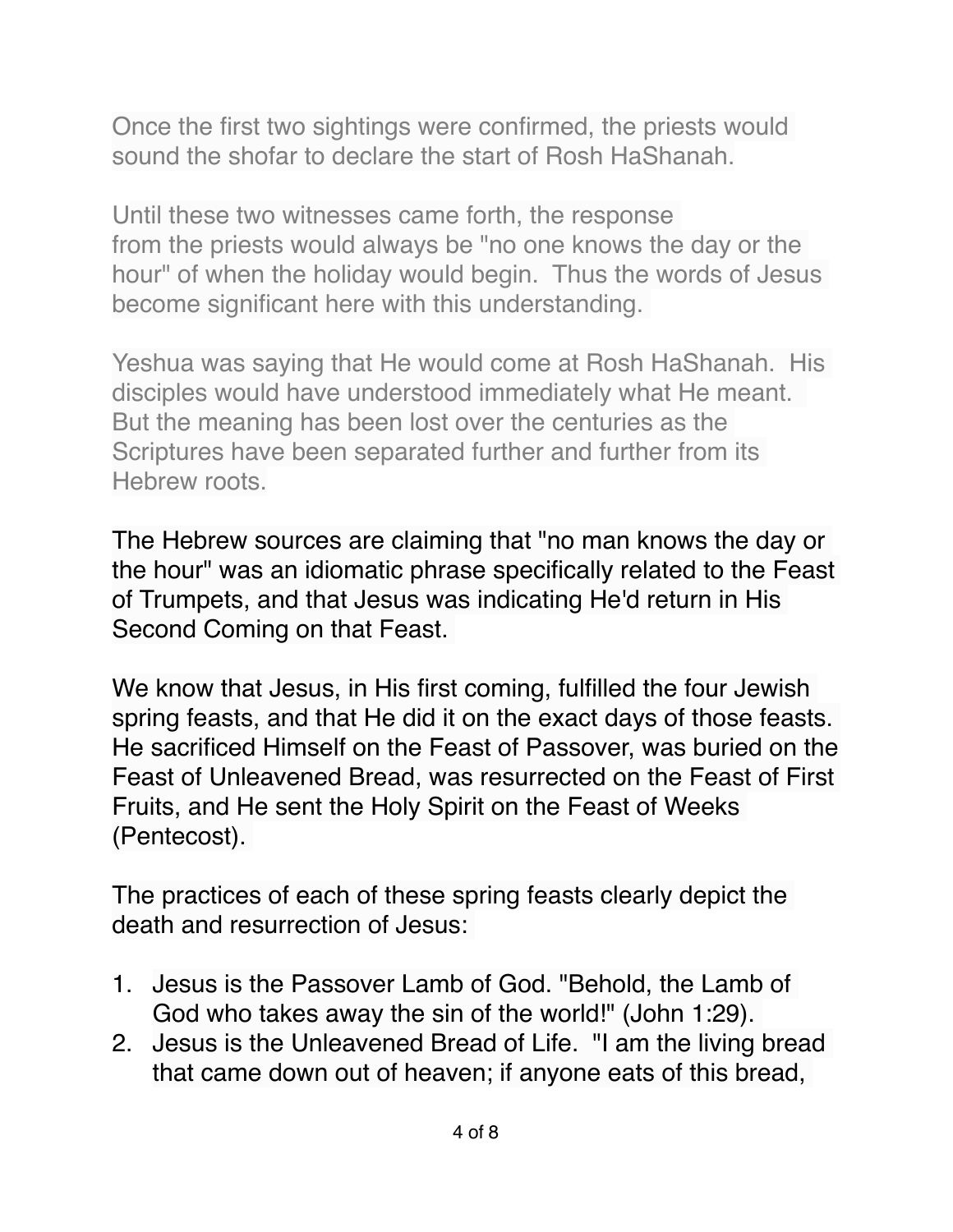he shall live forever; and the bread also which I shall give for the life of the world is My flesh." (John 6:51).

- 3. Jesus is the First Fruits. "But now Christ has been raised from the dead, the first fruits of those who are asleep" (1 Corinthians 15:20).
- 4. Jesus sent the Holy Spirit on the Feast of Weeks (Pentecost). "And when the day of Pentecost had come, they were all together in one place... And they were all filled with the Holy Spirit..." (Acts 2:1-4).

The spring feasts were followed by a summer harvest, then the fall feasts were celebrated. The fall feasts are as yet unfulfilled by Jesus. They are the Feast of Trumpets, The Day of Atonement, and the Feast of Tabernacles.

- 1. Jesus seems to be saying His Second Coming will be coincide with the Feast of Trumpets. It will mark the regathering of the nation of Israel.
- 2. The Day of Atonement could be fulfilled at His Second Coming as we read that all the Jews who survive the Tribulation will look upon Him and be saved.
- 3. The Feast of Tabernacles could be fulfilled as Jesus tabernacles with men in the kingdom.

It's common for students of prophecy to suggest that Jesus will resurrect and rapture the church on the Feast of Trumpets. There is nothing in the Bible to specifically indicate this. It's a conjecture.

I believe the Doctrine of Imminence **is** definitely taught by the writers of the Bible, and since Jesus could resurrect and rapture us at any moment, it could be on the Feast of Trumpets - but it could also be right now.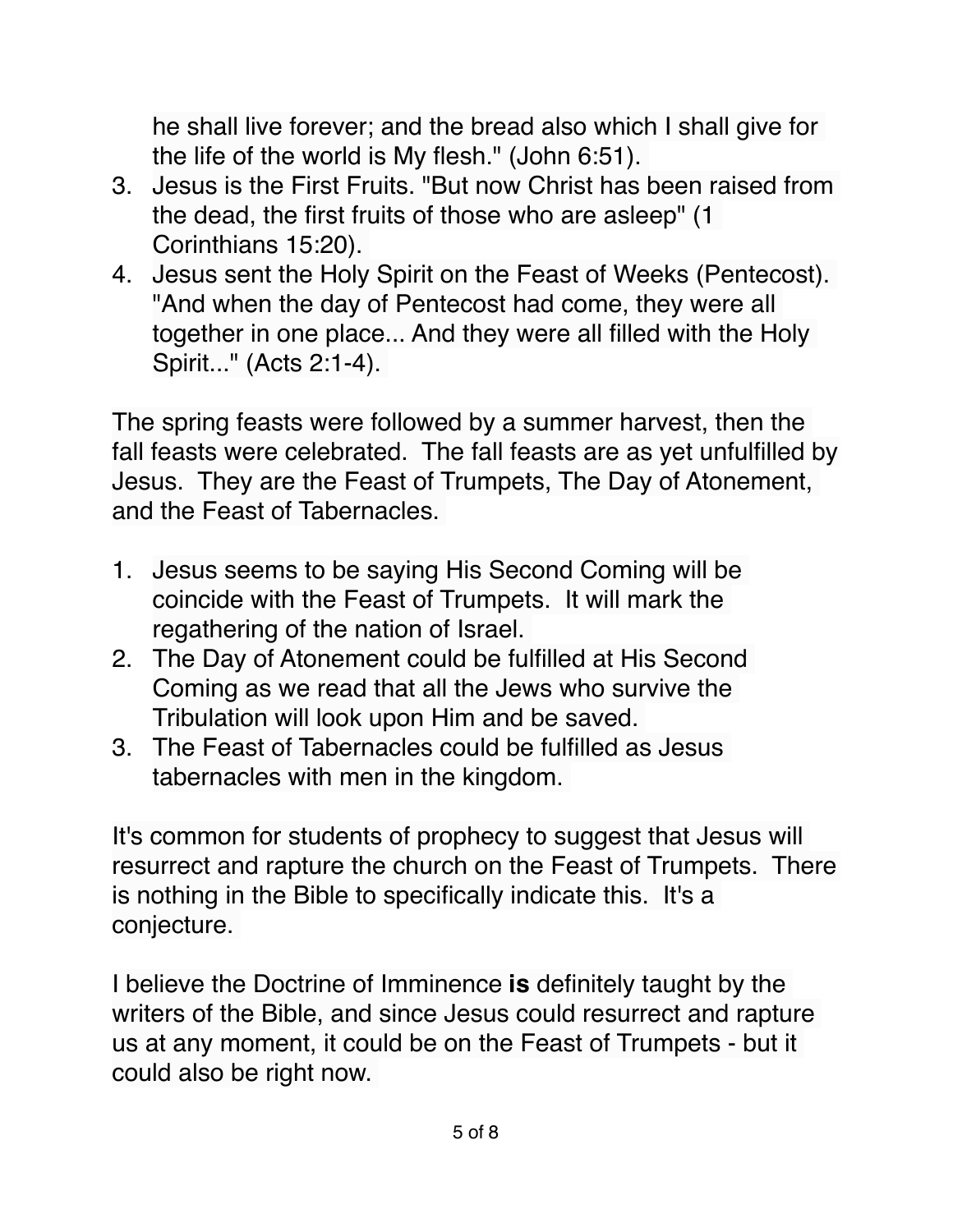## Thomas Ice gives this definition of Imminence:

Four important elements contribute to a pretribulational understanding of imminency:

- 1. First, imminency means that the rapture could take place at any moment. While other events *may* take place before the rapture, no event *must* precede it. If prior events are required before the rapture, then the rapture could not be described as imminent. Thus, if any event were required to occur before the rapture, then the concept of imminency would be destroyed.
- 2. Second, since the rapture is imminent and could happen at any moment, then it follows that one must be prepared for it to occur at any time, without sign or warning.
- 3. Third, imminency eliminates any attempt at date setting. Date setting is impossible since the rapture is signless (i.e., providing no basis for date setting) and if imminency is really true, the moment a date was fixed then Christ could not come at any moment, destroying imminency.
- 4. Fourth, a person cannot legitimately say that an imminent event will happen soon. The term 'soon' implies that an event *must* take place 'within a short time (after a particular point of time specified or implied).' By contrast, an imminent event *may* take place within a short time, but it does not *have* to do so in order to be imminent.

Does the Bible teach Imminence? Let me read a list of verses that teach Imminence:

- 1 Corinthians 1:7 "awaiting eagerly the revelation of our Lord Jesus Christ,..."
- Philippians 3:20 "For our citizenship is in heaven, from which also we eagerly wait for a Savior, the Lord Jesus Christ;"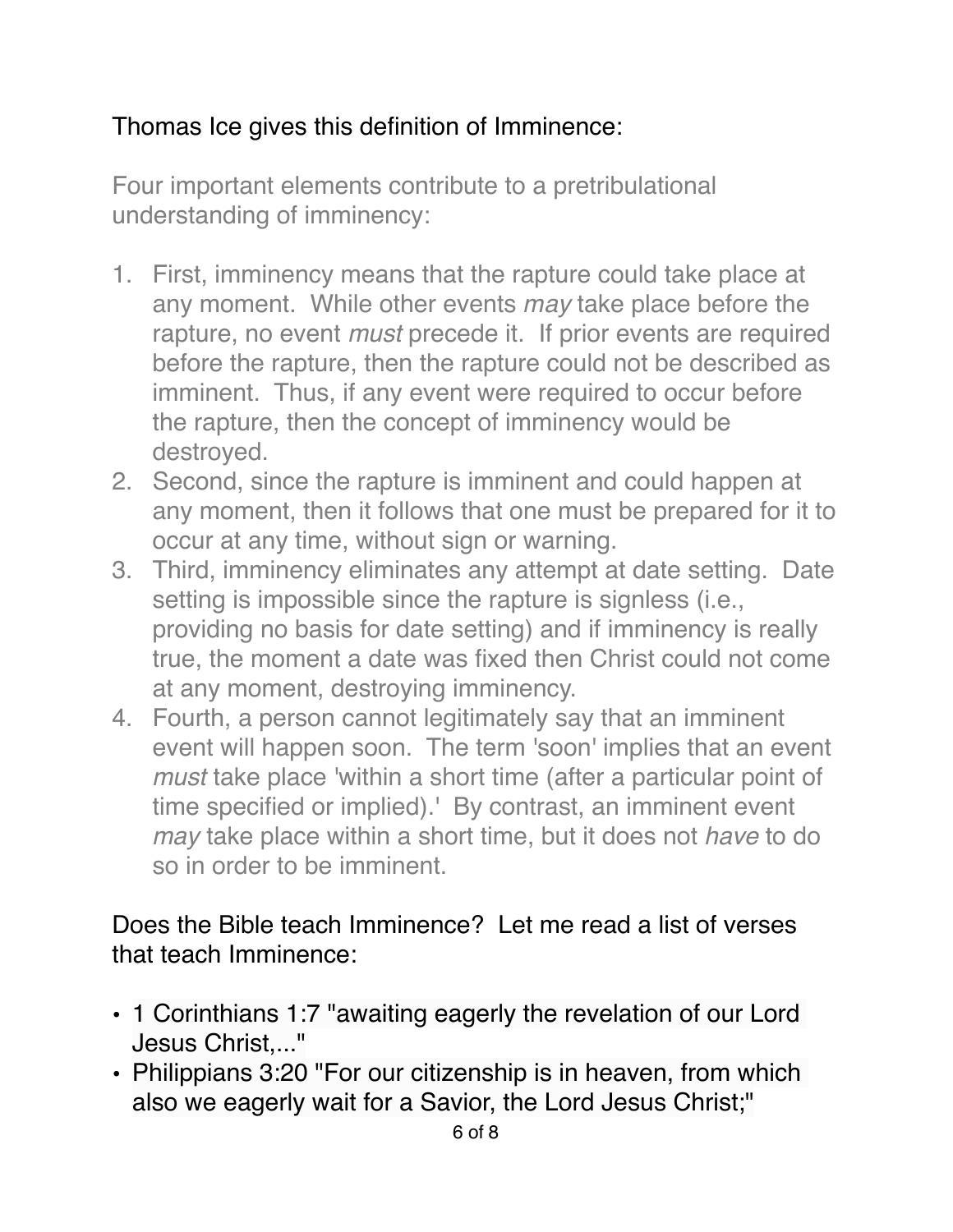- Philippians 4:5 "The Lord is near."
- 1 Thessalonians 1:10 "to wait for His Son from heaven..."
- 1 Thessalonians 5:6 "so then let us not sleep as others do, but let us be alert and sober."
- 1 Timothy 6:14 "that you keep the commandment without stain or reproach until the appearing of our Lord Jesus Christ,"
- Titus 2:13 "looking for the blessed hope and the appearing of the glory of our great God and Savior, Christ Jesus;"
- Hebrews 9:28 "so Christ... shall appear a second time for salvation without reference to sin, to those who eagerly await Him<sup>"</sup>
- 1 Peter 1:13 "fix your hope completely on the grace to be brought to you at the revelation of Jesus Christ."
- Jude 21 "waiting anxiously for the mercy of our Lord Jesus Christ to eternal life."

The early church had a special greeting for one another, as we read in First Corinthians 16:22, which was "Maranatha!" Maranatha consists of three Aramaic words: *Mar* (Lord), *ana* (our), and *tha* (come), meaning "our Lord, come."

Maranatha only makes sense if an any-moment or imminent coming is understood.

James wrote what was probably the earliest of the New Testament epistles. He told his readers that the Lord's return was imminent:

*Be patient, brethren, until the coming of the Lord. See how the farmer waits for the precious fruit of the earth, waiting patiently for it until it receives the early and latter rain. You also be patient. Establish your hearts, for the coming of the Lord is at hand.*